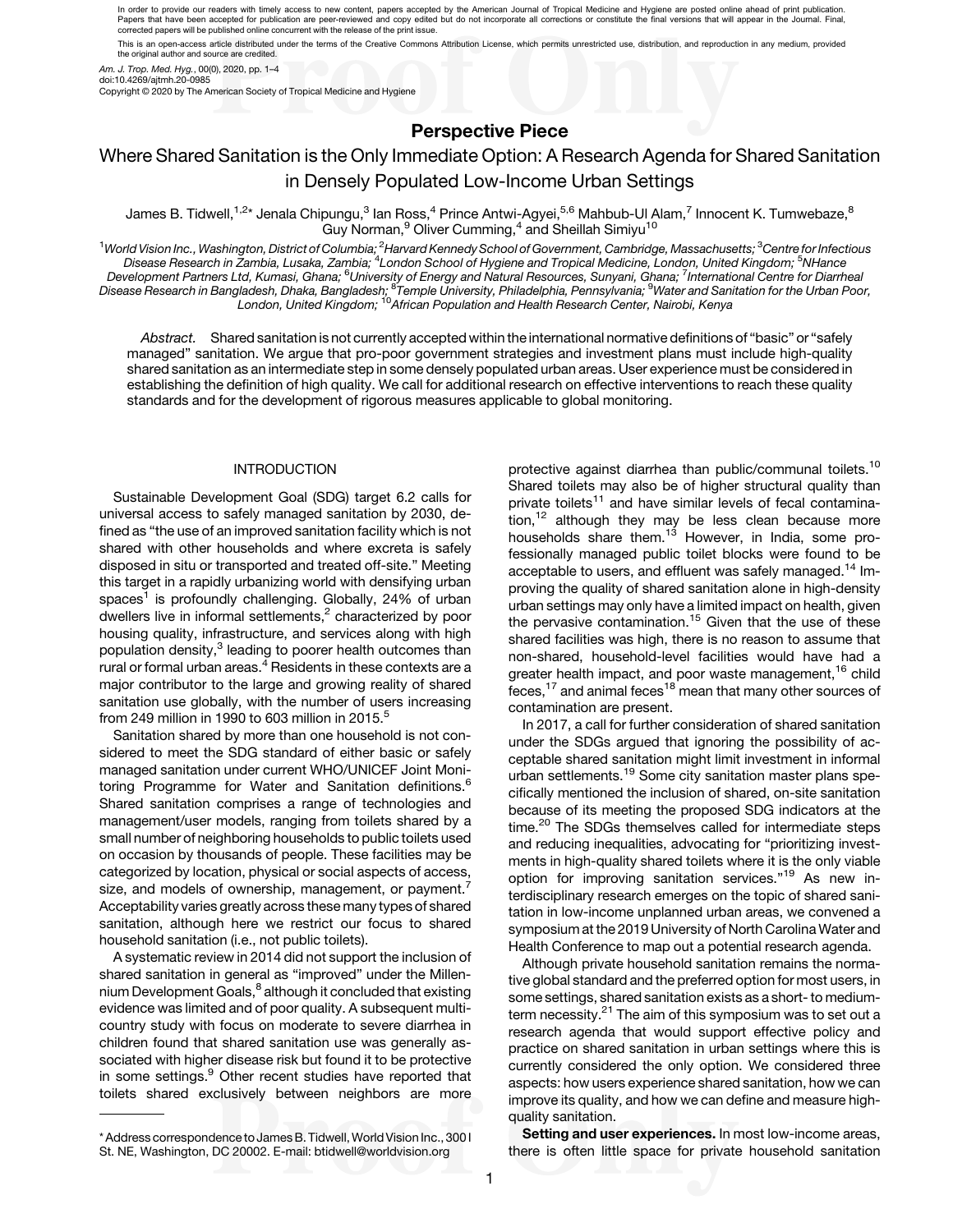facilities, whether inside the dwelling or outside. Shared household sanitation services in low-income settlements are often on-site facilities provided by landowners, some of whom reside within the settlements.<sup>[22](#page-3-0),[23](#page-3-0)</sup> Landowners usually prioritize construction of rental units over sanitation facilities, thinking they are the better investment, thus forcing tenants to continue sharing the few available sanitation facilities. Insecurity of tenure in some settlements also contributes to substandard housing and sanitation facilities.<sup>[23](#page-3-0),[24](#page-3-0)</sup> When toilets are not provided or are of low quality, residents sometimes also access pay-per-use public toilets and may use many different sanitation facilities regularly even if they are provided a high-quality toilet at home.<sup>[25](#page-3-0)</sup> However, factors such as distance, cleanliness, cost, and operating hours influence the use of public toilet facilities.<sup>[10](#page-2-0),[26,27](#page-3-0)</sup> In addition, the lack of access or access to low-quality sanitation facilities also poses a greater challenge to vulnerable populations, such as women, the elderly, people with disabilities, and children.<sup>[28,29](#page-3-0)</sup>

In rented accommodation, landlords usually have responsibility for sanitation provision, whereas tenants take re-sponsibility for cleaning.<sup>[24](#page-3-0)</sup> Operation and maintenance costs and responsibilities are sometimes taken up entirely by landlords or shared between landlords and tenants. Shared sanitation facilities are often dirty because of limited participation in cleaning, especially when there are many users,  $13,30,31$  $13,30,31$  experiencing the same challenges as management of any common-pool resources whose maintenance depends on actions of other users.<sup>[31,32](#page-3-0)</sup> The uncleanliness and lack of participation in cleaning lead to dissatisfaction among the users of shared sanitation facilities,<sup>[33](#page-3-0)</sup> disagreements and conflicts among users, [31](#page-3-0),[32](#page-3-0) and psychological stress, 34 and in extreme cases, users can opt to use alternatives such as open defecation or "flying toilets."<sup>[35](#page-3-0)</sup> User commitment and social capital are critical for successful collective management of shared sanitation facilities, including the need to strengthen communication and accountability between landlords and tenants[.32,36](#page-3-0)–[38](#page-3-0) Our suggested priority research questions for the setting and user experience are as follows:

- 1. What kinds of experiences do users, and especially women, children, and those with disabilities, have with different kinds of shared sanitation?
- 2. What are the key drivers of demand for improving the quality of shared sanitation?
- 3. How can we assess the impact of shared sanitation quality on user experience?
- 4. What is the impact of improvements in the structural quality and management systems on the overall physical and mental well-being of shared sanitation users?

Effective interventions. Shared sanitation interventions generally target one or both of two key results: the cleanliness of facilities and improving structural quality through new construction or modification of existing facilities. Shared cleaning has been promoted through direct-to-household behavior change communication focused on flushing toilets, solid waste disposal, and use of a potty to collect child feces, along with the provision of water pouring cups and storage containers.[39](#page-3-0) Beyond this individual focus, other interventions have addressed social dilemmas and collective action problems around shared cleaning. In Uganda, meetings were held between landlords and tenants to discuss challenges and make commitments to cleaning by creating a sense of cleaning obligation, ease, approval, and changing affective beliefs.<sup>[40](#page-3-0)</sup> In Zambia, because of the challenges of high turnover of tenants and the existing system of verbal, daily rota turns being hard to manage, a new system was introduced to improve cleaning.<sup>[41](#page-3-0)</sup> A weekly rota system was promoted with a "symbol of responsibility" hanging above the door of the responsible tenant so that they were accountable for any failure to clean, resolving the key management challenge and signaling social norms to new residents without the need for whole-of-plot meetings.

Infrastructure improvement has been attempted through assessing tenant willingness to pay for better sanitation through increased rent<sup>[41](#page-3-0)</sup> and then leveraging that via emotional demonstrations and games to help landlords decide to intentionally improve sanitation quality.<sup>[41](#page-3-0)</sup> Although this approach was successful, potentially because in the study area, 42% of landlords initially thought that tenants were not willing to pay for anything beyond a basic sanitation service, communicating latent demand may only be the first step in the process of improving infrastructure quality. Some gains have also been observed by providing loans<sup>42</sup> or subsidies,  $43,44$ promoting regulatory enforcement<sup>45</sup> and legal approaches<sup>46</sup> to solving tenure challenges and through coproduction and collective action among residents. $47$  We suggest the following priority research questions on designing effective interventions:

- 5. What are the most effective management systems for different kinds of shared sanitation?
- 6. What combination and/or sequencing of market-based approaches, financial products, regulatory and legal frameworks, and collective action/coproduction is needed to drive sustainable improvements in shared sanitation quality?

Measurement and monitoring. Measurement of different aspects of shared sanitation quality is important for routine monitoring by service providers to global monitoring by the WHO/UNICEF Joint Monitoring Programme for Water and Sanitation to rigorous impact evaluation. Using a sanitation quality index and toilet cleanliness index, a study of Quality Indicators for Shared Sanitation in three countries found that reliance on improved technology type and toilet sharing may not serve as an adequate indicator of toilet cleanliness or overall toilet quality. Preliminary findings from this study show that in addition to toilet technology and sharing, other factors such as the location of the toilet, whether the door has a lock and whether the floor is tiled, significantly influence overall toilet quality.<sup>[48](#page-3-0)</sup> Characteristics of sanitation infrastructure can be objectively and rapidly measured, and structural quality had more of an impact on observed cleanliness and reported satisfaction than cleaning behavior in a study in Zambia.<sup>[49](#page-3-0)</sup> However, measuring infrastructure alone is insufficient. Two users, for example, an adolescent girl and a middle-aged man, may experience the same toilet very differently. Assessment of user experience and qualityof-life impacts may be required in many cases. Work is ongoing in urban Mozambique to develop a measure of sanitation-related quality of life, which captures the extent of achievement of outcomes most valued by users.<sup>[50](#page-3-0)</sup> For rural areas, Caruso et al.<sup>[51](#page-3-0)</sup> developed an experiential measure of women's sanitation insecurity, conceptualized as an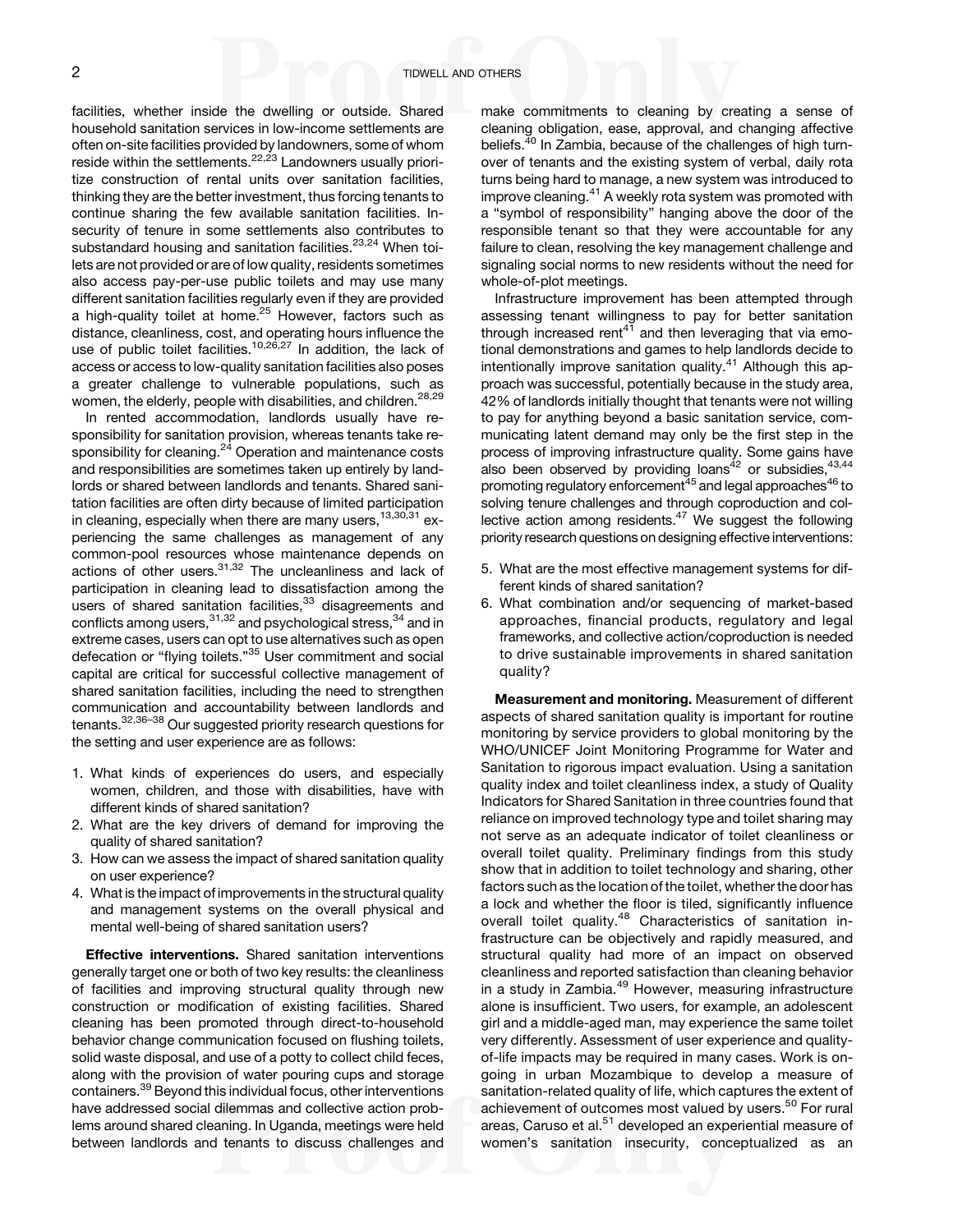<span id="page-2-0"></span>exposure, rather than an outcome. It was subsequently used to show that latrine access was associated with higher mental well-being.<sup>[52](#page-3-0)</sup>

Those who fund, design, monitor, and evaluate programs require simple validated measures that can be applicable across settings, whether for infrastructure quality or userreported outcomes. Many measures mentioned earlier have been developed and/or applied in only one setting thus far and insufficiently consider outcomes further down the service chain. We suggest the following priority research questions around measurement and monitoring:

- 7. What easy-to-use measures of shared sanitation quality can be validated and applied across multiple settings?
- 8. How can user experience evaluations be used to make judgments about the quality of different types of shared sanitation and of shared sanitation interventions?
- 9. What additional measures are needed to understand the impacts of different kinds of sanitation further down the service chain—for example, regarding pathogen expo-sures and/or quality of life of sanitation workers?<sup>[53](#page-3-0)</sup>

#### **CONCLUSION**

In many settings, private household sanitation is a distant prospect. So, understanding the conditions under which highquality shared sanitation leads to positive user experiences, seeking to improve these conditions, and developing rigorous measures may lead to adequate prioritization of higher quality shared sanitation in dense urban areas. Therefore, we suggest a final research question to be added to the agenda:

10. How can we promote the prioritization of improving the quality of shared sanitation in these dense urban contexts?

Received August 9, 2020. Accepted for publication September 29, 2020.

Published online November 16, 2020.

Financial Support: This work was partly funded by UKAID through the SHARE Research Consortium.

Authors' addresses: James B. Tidwell, World Vision Inc., Washington, DC, and Harvard Kennedy School of Government, Havard, MA, E-mail: [btidwell@worldvision.org](mailto:btidwell@worldvision.org). Jenala Chipungu, Centre for Infectious Disease Research in Zambia, Lusaka, Zambia, E-mail: [jenala.chipungu@cidrz.org](mailto:jenala.chipungu@cidrz.org). Ian Ross and Oliver Cumming, London School of Hygiene and Tropical Medicine, London, United Kingdom, E-mails: [ian.ross@lshtm.ac.uk](mailto:ian.ross@lshtm.ac.uk) and [oliver.cumming@lshtm.ac.uk.](mailto:oliver.cumming@lshtm.ac.uk) Prince Antwi-Agyei, NHance Development Partners Ltd, Kumasi, Ghana, and University of Energy and Natural Resources, Sunyani, Ghana, E-mail: [prince.antwi-agyei@uenr.edu.gh.](mailto:prince.antwi-agyei@uenr.edu.gh) Mahbub-Ul Alam, International Center for Diarrheal Disease Research in Bangladesh, Dhaka, Bangladesh, E-mail: [mahbubalam@icddrb.org.](mailto:mahbubalam@icddrb.org) Innocent K. Tumwebaze, Temple University, Philadelphia, PA, E-mail: [kamara.innocent@gmail.com](mailto:kamara.innocent@gmail.com). Guy Norman, Urban Research, Guildford, United Kingdom, Email: [guy.norman.mail@gmail.com](mailto:guy.norman.mail@gmail.com). Sheillah Simiyu, African Population and Health Research Centre, Nairobi, Kenya, E-mail: [ssimiyu@aphrc.org](mailto:ssimiyu@aphrc.org).

This is an open-access article distributed under the terms of the [Creative Commons Attribution \(CC-BY\) License](https://creativecommons.org/licenses/by/4.0/), which permits unrestricted use, distribution, and reproduction in any medium, provided the original author and source are credited.

#### **REFERENCES**

- 1. Dijkstra L, Florczyk A, Freire S, Kemper T, Pesaresi M, Schiavina M, 2018. Applying The Degree Of Urbanisation To The Globe: A New Harmonised Definition Reveals A Different Picture Of Global Urbanisation. Proceedings of the 16th IAOS Conference: Better Statistics for Better Lives, September 19–21, 2018, Paris, France.
- 2. United Nations, 2019. Sustainable Development Goals Report 2019. New York, NY: United Nations.
- 3. UN-HABITAT, 2003. The Challenge of Slums: Global Report on Human Settlements. Nairobi, Kenya: United Nations Human Settlements Programme.
- 4. Ezeh A, Oyebode O, Satterthwaite D, Chen YF, Ndugwa R, Sartori J, Mberu B, Melendez-Torres G, Haregu T, Watson SI, 2017. The history, geography, and sociology of slums and the health problems of people who live in slums. Lancet 389: 547–558.
- 5. UNICEF, WHO, 2015. Progress on Sanitation and Drinking Water 2015 Update and MDG Assessment. Geneva, Switzerland: World Health Organization.
- 6. WHO, UNICEF, 2017. Progress on Drinking Water, Sanitation and Hygiene: 2017 Update and SDG Baselines. Geneva, Switzerland: World Health Organization.
- 7. Mazeau A, Reed B, Sansom K, Scott R, 2014. Emerging categories of urban shared sanitation. Water Environ J 28: 592–608.
- 8. Heijnen M, Cumming O, Peletz R, Chan GK, Brown J, Baker K, Clasen T, 2014. Shared sanitation versus individual household latrines: a systematic review of health outcomes. PLoS One 9: e93300.
- 9. Baker KK et al., 2016. Sanitation and hygiene-specific risk factors for moderate-to-severe diarrhea in young children in the global enteric multicenter study, 2007–2011: case-control study. PLOS Med 13: e1002010.
- 10. Heijnen M, Routray P, Torondel B, Clasen T, 2015. Neighbourshared versus communal latrines in urban slums: a crosssectional study in Orissa, India exploring household demographics, accessibility, privacy, use and cleanliness. Trans R Soc Trop Med Hyg 109: 690–699.
- 11. Jenkins MW, Cumming O, Scott B, Cairncross S, 2014. Beyond 'improved' towards 'safe and sustainable' urban sanitation: assessing the design, management and functionality of sanitation in poor communities of Dar es Salaam, Tanzania. J Water Sanit Hyg Dev 4: 131.
- 12. Exley JLR, Liseka B, Cumming O, Ensink JHJ, 2015. The sanitation ladder, what constitutes an improved form of sanitation? Environ Sci Technol 49: 1086–1094.
- 13. Günther I, Niwagaba CB, Luthi C, Horst A, Mosler HJ, Tumwebaze IK, 2012. When is shared sanitation improved sanitation? - the correlation between number of users and toilet hygiene. Research for Policy, Vol. 2, Zurich, Switzerland: ETH Zurich.
- 14. Burra S, Patel S, Kerr T, 2003. Community-designed, built and managed toilet blocks in Indian cities. Environ Urban 15: 11–32.
- 15. Holcomb DA, Knee J, Sumner T, Adriano Z, de Bruijn E, Nalá R, Cumming O, Brown J, Stewart JR, 2020. Human fecal contamination of water, soil, and surfaces in households sharing poor-quality sanitation facilities in Maputo, Mozambique. Int J Hyg Environ Health 226: 113496.
- 16. Amin N, Liu P, Foster T, Rahman M, Rana M, Moe CL, Willetts J, 2020. Pathogen flows from sanitation systems in Dhaka: a quantitative environmental assessment. Int J Hyg Environ Health 230: 113619.
- 17. Majorin F, Torondel B, Chan GKS, Clasen T, 2019. Interventions to improve disposal of child faeces for preventing diarrhoea and soil-transmitted helminth infection. Cochrane Database Syst Rev 9: CD011055.
- 18. Budge S, Hutchings P, Parker A, Tyrrel S, Tulu T, Gizaw M, Garbutt C, 2019. Do domestic animals contribute to bacterial contamination of infant transmission pathways? Formative evidence from Ethiopia. J Water Health 17: 655-669.
- 19. Evans B, Hueso A, Johnston R, Norman G, Pérez E, Slaymaker T, Trémolet S, 2017. Limited services? The role of shared sanitation in the 2030 Agenda for sustainable development. J Water Sanitation Hyg Development 7: 349–351.
- 20. World Bank, 2015. PRA for Lusaka Sanitation Project, 83. Washington DC: World Bank.